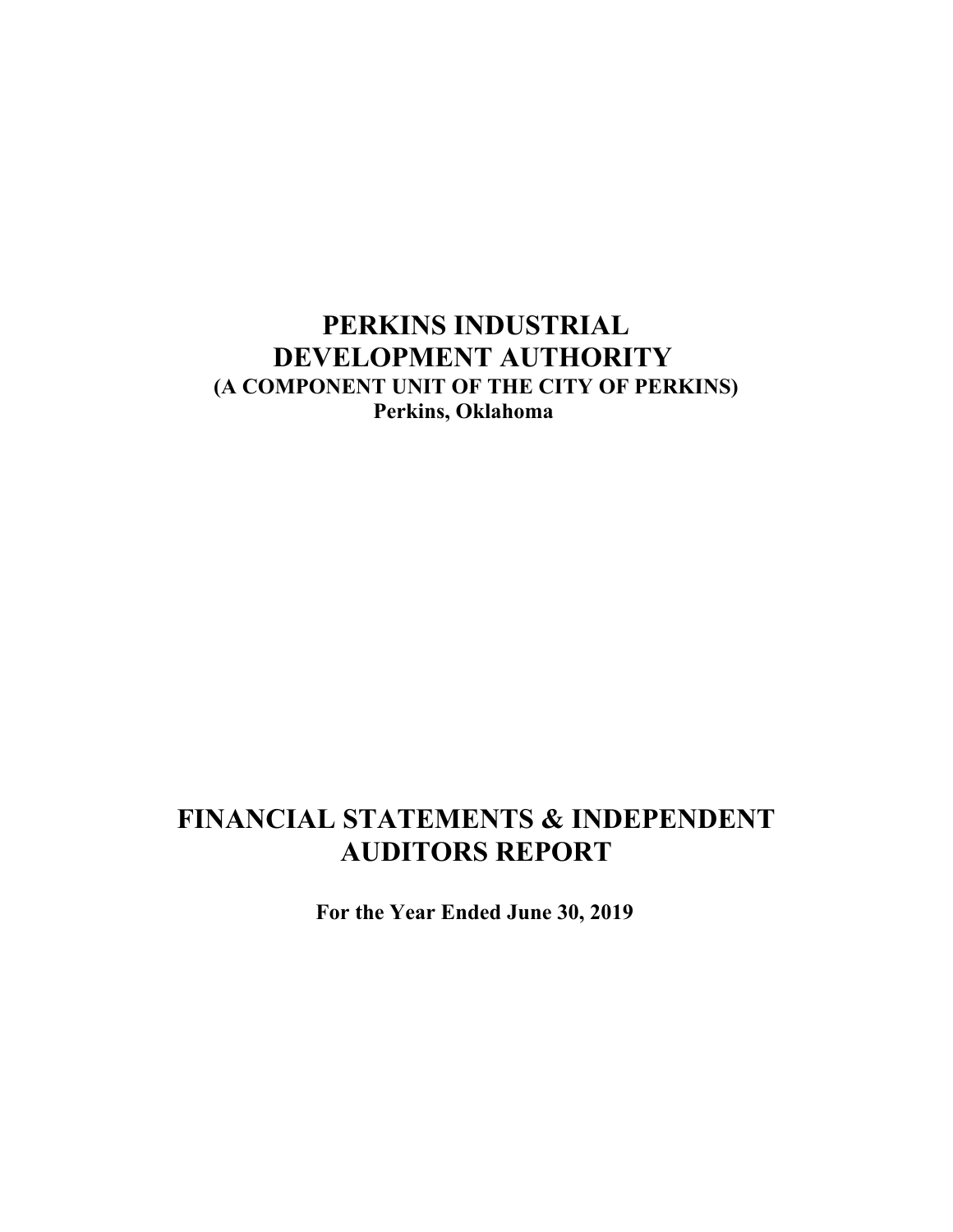#### **TABLE OF CONTENTS**

|                                                            | Page |
|------------------------------------------------------------|------|
| <b>INDEPENDENT AUDITOR'S REPORT</b>                        | 1    |
| <b>BASIC FINANCIAL STATEMENTS:</b>                         |      |
| <b>Fund Financial Statements:</b>                          |      |
| <b>Statement of Net Position - Proprietary Fund</b>        | 3    |
| Statement of Revenues, Expenses, and Changes in            |      |
| Net Position - Proprietary Fund                            | 4    |
| Statement of Cash Flows - Proprietary Fund                 | 5    |
| NOTES TO BASIC FINANCIAL STATEMENTS                        | 6    |
| OTHER SUPPLEMENTARY INFORMATION:                           |      |
| Combining Schedule of Net Position - Proprietary Fund      | 13   |
| Combining Schedule of Revenue, Expenditures, and Changes   |      |
| in Net Position - Proprietary Fund                         | 14   |
| Independent Auditor's Report on Compliance and on Internal |      |
| Control Over Financial Reporting Based on an Audit of      |      |
| Financial Statements Performed in Accordance with          |      |
| Government Auditing Standards                              | 15   |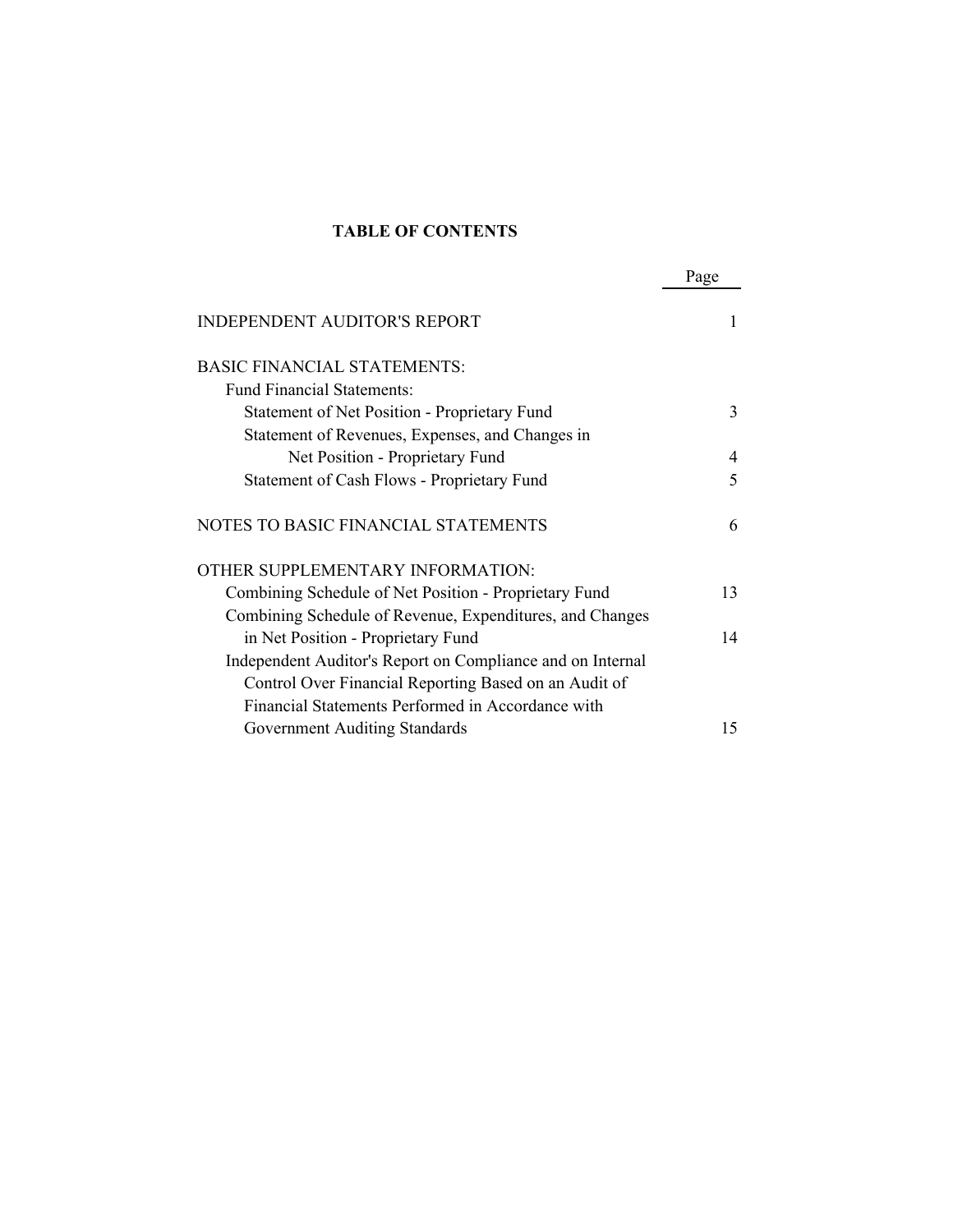# **MICHAEL W. GREEN** Certified Public Accountant

827 W. Locust Street STILWELL, OK. 74960 (918) 696-6298

#### INDEPENDENT AUDITOR'S REPORT

Board of Trustees, Perkins Industrial Development Authority Perkins, OK

#### **Report on the Financial Statements**

I have audited the accompanying financial statements of the business type activity, and the aggregate remaining fund information of the Perkins Industrial Development Authority, (the Authority), a component unit of the City of Perkins, Oklahoma, as of and for the year ended June 30, 2019, which collectively comprise the Authority's basic financial statements as listed in the table of contents.

#### **Management's Responsibility for the Financial Statements**

Management is responsible for the preparation and fair presentation of these financial statements in accordance with accounting principles generally accepted in the United States of America; this includes the design, implementation, and maintenance of internal control relevant to the preparation and fair presentation of financial statements that are free from material misstatement, whether due to fraud or error.

#### **Auditor's Responsibility**

My responsibility is to express an opinion on these financial statements based on my audit. I conducted my audit in accordance with auditing standards generally accepted in the United States of America and the standards applicable to financial audits contained in *Government Auditing Standards,* issued by the Comptroller General of the United States. Those standards require that I plan and perform the audit to obtain reasonable assurance about whether the financial statements are free from material misstatement.

An audit involves performing procedures to obtain audit evidence about the amounts and disclosures in the financial statements. The procedures selected depend on the auditor's judgment, including the assessment of the risks of material misstatement of the financial statements, whether due to fraud or error. In making those risk assessments, the auditor considers internal control relevant to the entity's preparation and fair presentation of the financial statements in order to design audit procedures that are appropriate in the circumstances, but not for the purpose of expressing an opinion on the effectiveness of the entity's internal control. Accordingly, I express no such opinion. An audit also includes evaluating the appropriateness of accounting policies used and the reasonableness of significant accounting estimates made by management, as well as evaluating the overall presentation of the financial statements.

I believe that the audit evidence I have obtained is sufficient and appropriate to provide a basis for my audit opinion.

#### **Opinion**

In my opinion, the financial statements referred to above present fairly, in all material respects, the financial position of the Authority, as of June 30, 2019, and the changes in financial position and cash flows thereof for the year then ended in accordance with accounting principles generally accepted in the United States of America.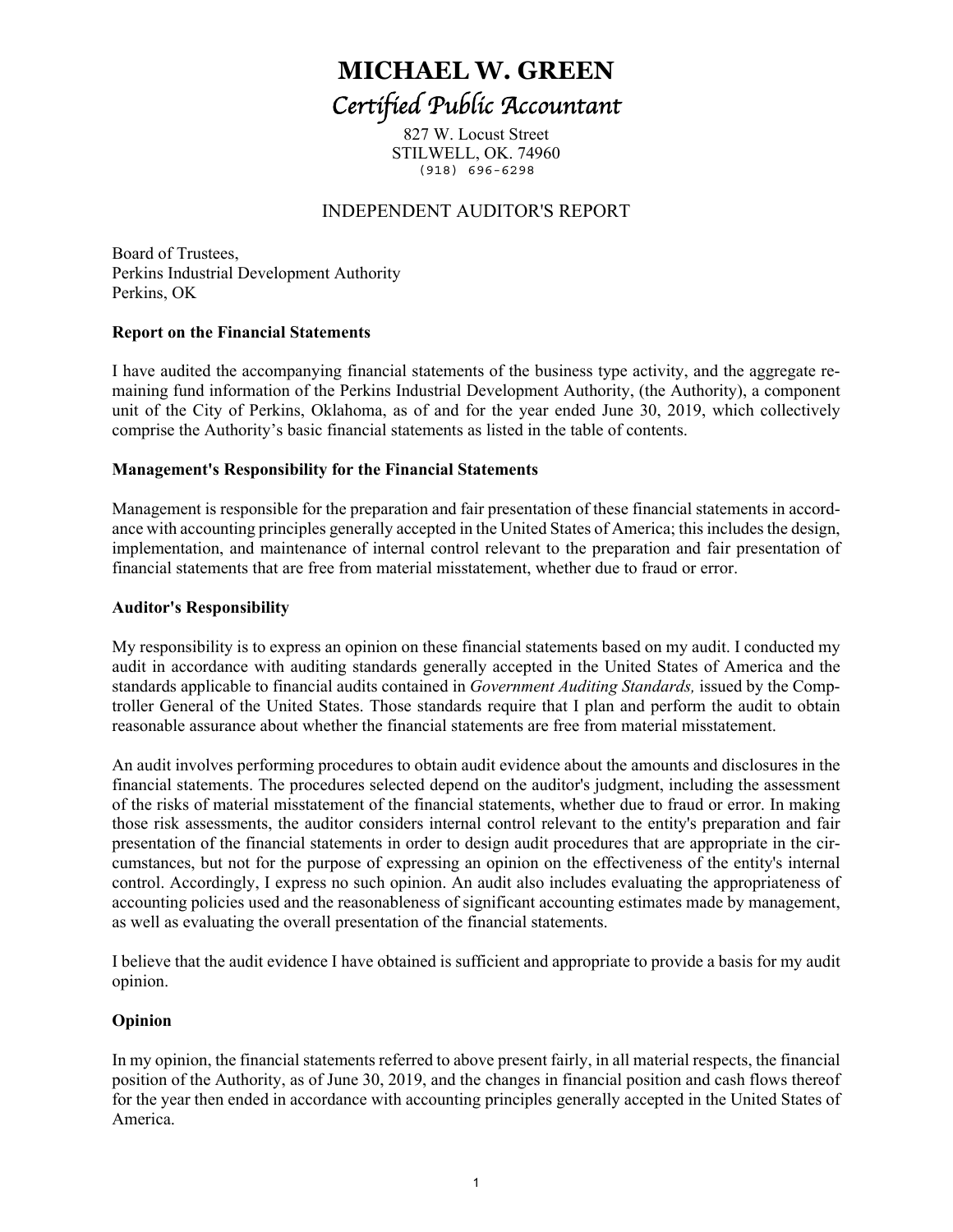#### **Correction of Error**

As described in Note 5 to the financial statements, beginning net position was restated to correct a calculation error in accounts receivable.

#### **Other Matters**

#### *Required Supplementary Information*

Management has omitted the management discussion and analysis that accounting principles generally accepted in the United States of America require to be presented to supplement the basic financial statements. Such missing information, although not a part of the basic financial statements, is required by the Governmental Accounting Standards Board, who considers it to be an essential part of financial reporting for placing the basic financial statements in an appropriate operation, economic, or historical context. My opinion on the basic financial statements is not affected by this missing information.

#### *Other Information*

My audit was conducted for the purpose of forming opinions on the financial statements that collectively comprise the Authority's basic financial statements. The Combining Schedule of Net Position and the Combining Schedule of Revenues, Expenses, and Changes in Net Position are presented for purposes of additional analysis and are not a required part of the basic financial statements.

The Combining Schedule of Net Position and the Combining Schedule of Revenues, Expenses, and Changes in Net Position are the responsibility of management and were derived from, and relate directly to, the underlying accounting and other records used to prepare the basic financial statements. Such information has been subjected to the auditing procedures applied in the audit of the basic financial statements and certain additional procedures, including comparing and reconciling such information directly to the underlying accounting and other records used to prepare the basic financial statements or to the basic financial statements themselves, and other additional procedures in accordance with auditing standards generally accepted in the United States of America. In my opinion, the Combining Schedule of Net Position and the Combining Schedule of Revenue, Expenses, and Changes in Net Position are fairly stated in all material respects in relation to the basic financial statements as a whole.

#### **Other Reporting Required by Government Auditing Standards**

In accordance with Government Auditing Standards, I have also issued a report dated November 26, 2019 on my consideration of the Authority's internal control over financial reporting and my tests of its compliance with certain provisions of laws, regulations, contracts and grant agreements and other matters. The purpose of that report is to describe the scope of my testing of internal control over financial reporting and compliance and the results of that testing, and not to provide an opinion on internal control over financial reporting or on compliance. That report is an integral part of an audit performed in accordance with *Government Auditing Standards* in considering the Authority's internal control over financial reporting and compliance.

Regards,

Michael Green, CPA

November 26, 2019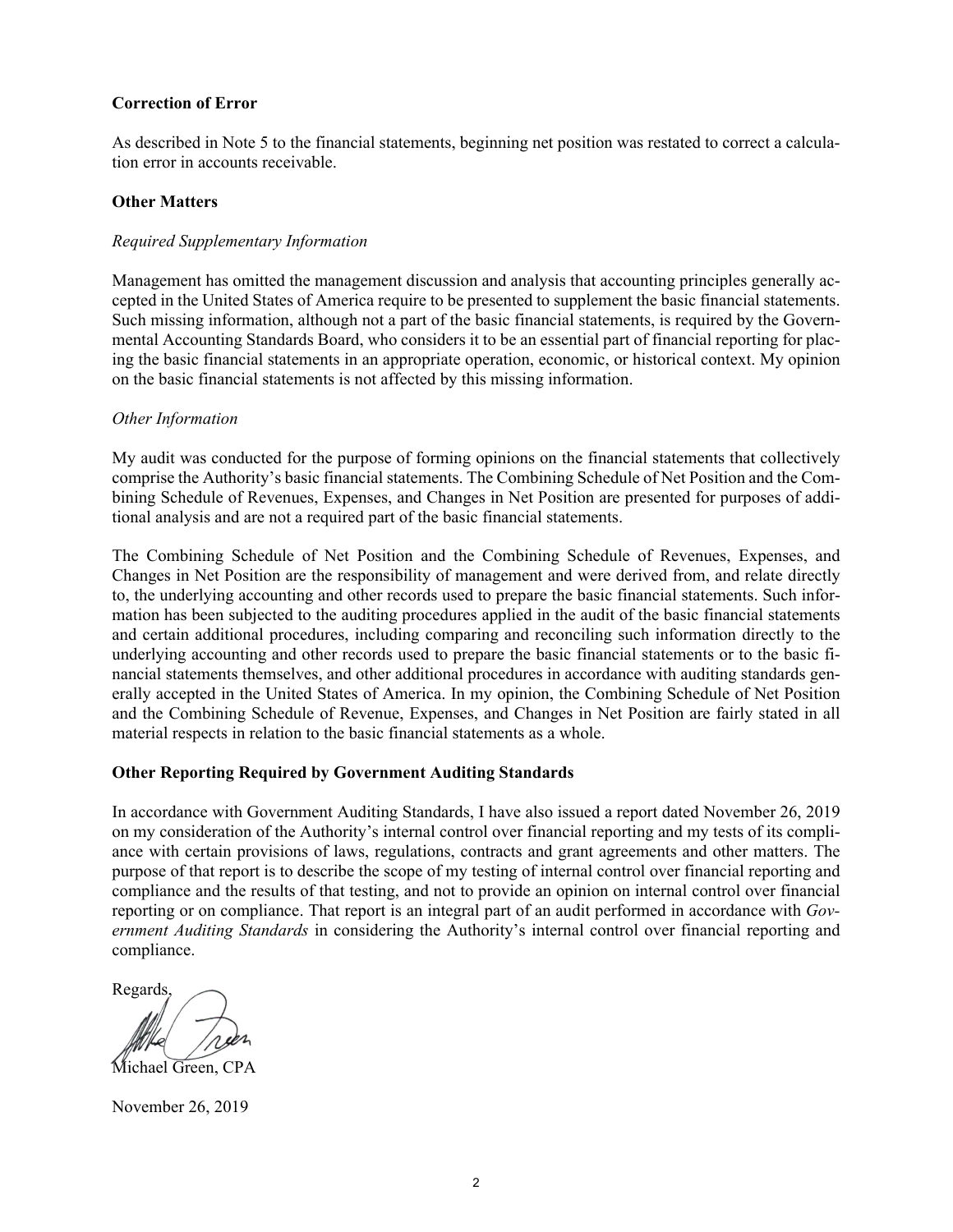#### **PERKINS INDUSTRIAL DEVELOPMENT AUTHORITY A COMPONENT UNIT OF THE CITY OF PERKINS, OK**

#### **STATEMENT OF NET POSITION JUNE 30, 2019 PROPRIETARY FUND**

|                                   | Enterprise       |
|-----------------------------------|------------------|
|                                   | Fund             |
| <b>ASSETS</b>                     |                  |
| Current assets:                   |                  |
| Cash                              | \$<br>100,838    |
| Restricted cash & investments     | 21,868           |
| Accounts receivable               | 24,152           |
| Total current assets              | 146,858          |
| Noncurrent assets:                |                  |
| Capital assets:                   |                  |
| Furniture & equipment             | 437,868          |
| Land                              | 55,598           |
| Building                          | 2,006,811        |
| Less: Accumulated depreciation    | (856, 289)       |
| Total capital assets              | 1,643,988        |
| Other assets:                     |                  |
| Prepaid insurance                 | 3,882            |
| Deposit                           | 350              |
| Total other assets                | 4,232            |
| Total assets                      | 1,795,078        |
| <b>LIABILITIES</b>                |                  |
| Current liabilities:              |                  |
| Accounts payable                  | 3,206            |
| Accrued interest payable          | 7,438            |
| <b>Accrued Payroll</b>            | 13,263           |
| <b>Unearned Revenue</b>           | 24,845           |
| Due to City                       | 11,579           |
| Current portion of long-term debt | 155,000          |
| Total current liabilities         | 215,331          |
| Noncurrent liabilities:           |                  |
| Notes payable (Note 4)            | 2,100,000        |
| Less: current portion             | (155,000)        |
| Total noncurrent liabilities      | 1,945,000        |
| <b>Total liabilities</b>          | 2,160,331        |
| <b>NET POSITION</b>               |                  |
| Net Investment in Capital Assets  | (456, 012)       |
| Restricted for debt service       | 20,515           |
| Unrestricted                      | 70,244           |
| Total net position                | \$<br>(365, 253) |

See accompanying Notes to the Financial Statements and Independent Auditors Report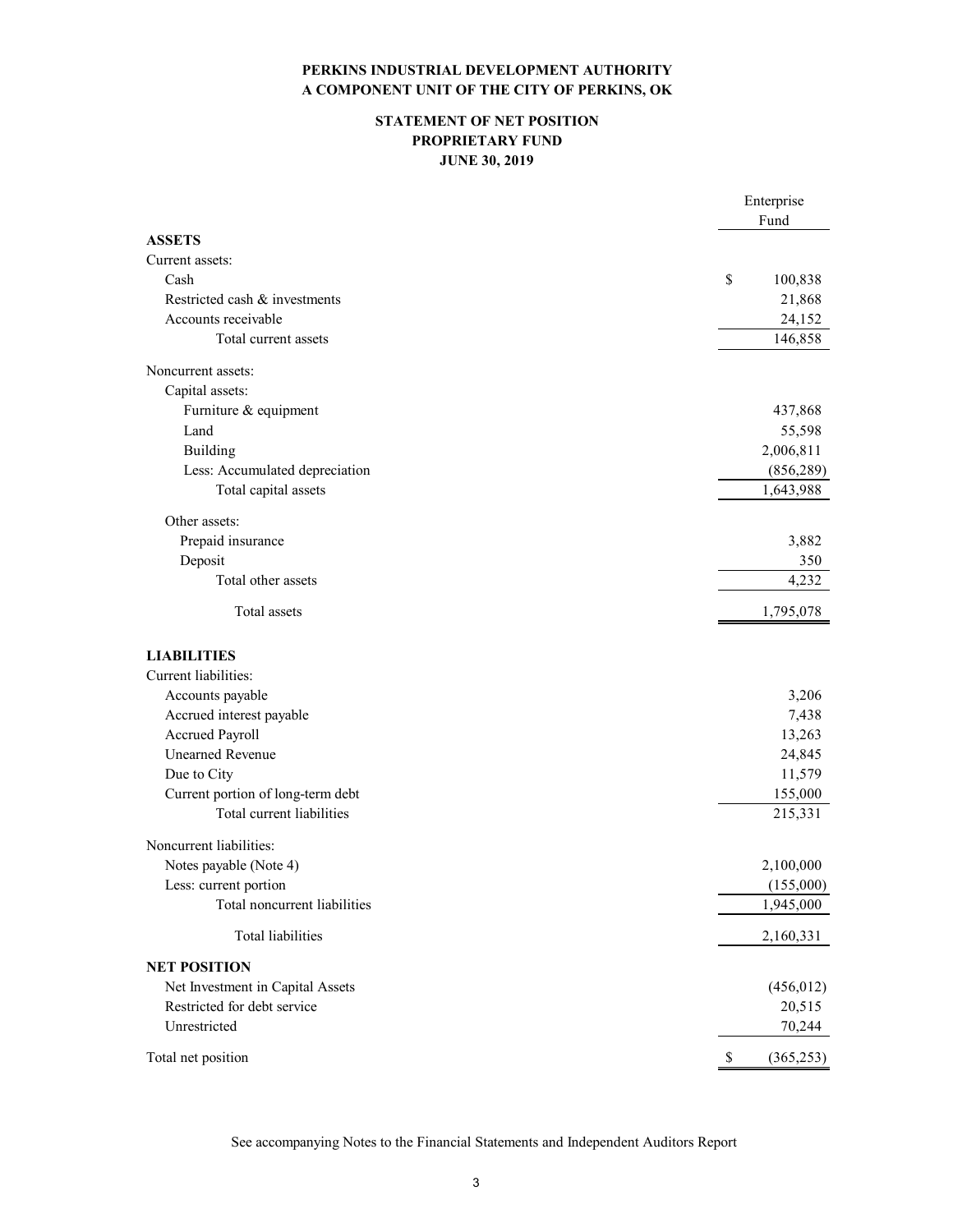#### **PERKINS INDUSTRIAL DEVELOPMENT AUTHORITY A COMPONENT UNIT OF THE CITY OF PERKINS, OK**

#### **STATEMENT OF REVENUES, EXPENSES, AND CHANGES IN NET POSITION FOR THE YEAR ENDED JUNE 30, 2019 PROPRIETARY FUND**

|                                             | Enterprise       |
|---------------------------------------------|------------------|
|                                             | Fund             |
| Operating revenues:                         |                  |
| Rent                                        | \$<br>1,011,372  |
| Miscellaneous                               | 1,484            |
| Total operating revenues                    | 1,012,856        |
| Operating expenses:                         |                  |
| Activities                                  | 28,646           |
| Administrative                              | 145,504          |
| AL (Care)                                   | 318,717          |
| Food Services                               | 110,265          |
| Maintenance                                 | 30,018           |
| Marketing                                   | 4,737            |
| Payroll expenses                            | 35,082           |
| Utilities                                   | 39,329           |
| Depreciation                                | 91,833           |
| Total operating expenses                    | 804,131          |
| Net operating income                        | 208,725          |
| Nonoperating revenue (expense)              |                  |
| Interest income                             | 2,166            |
| Interest expense                            | (95, 412)        |
| Total nonoperating revenue (expense)        | (93, 246)        |
| Change in net position                      | 115,479          |
| Net position beginning of year, as restated | (480, 732)       |
| Net position end of year                    | \$<br>(365, 253) |

See accompanying Notes to the Financial Statements and Independent Auditors Report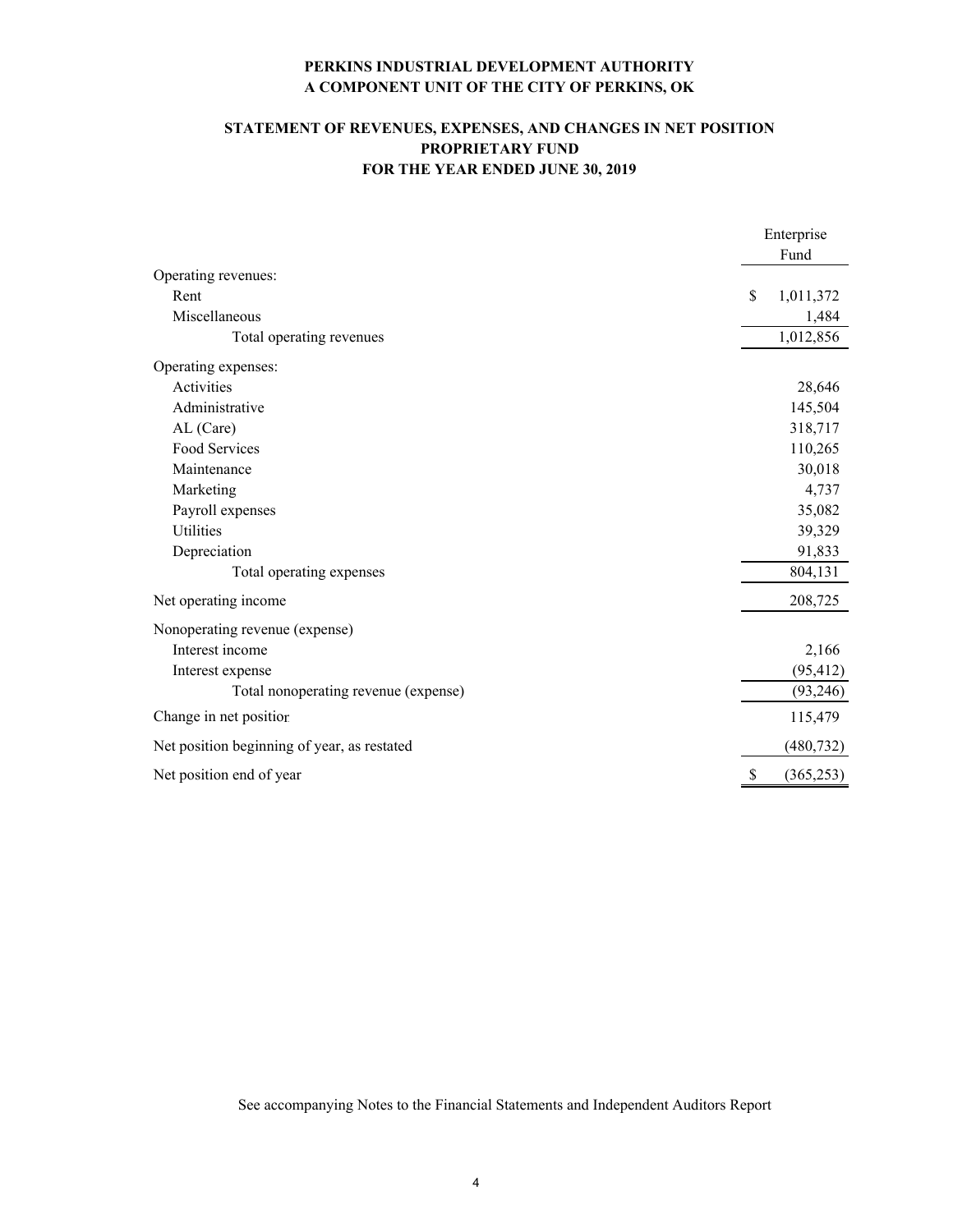#### **PERKINS INDUSTRIAL DEVELOPMENT AUTHORITY A COMPONENT UNIT OF THE CITY OF PERKINS, OK**

#### **STATEMENT OF CASH FLOWS FOR THE YEAR ENDED JUNE 30, 2019 PROPRIETARY FUND**

|                                                                                                   | Enterprise      |
|---------------------------------------------------------------------------------------------------|-----------------|
|                                                                                                   | Fund            |
| Cash flows from operating activities:                                                             |                 |
| Rent                                                                                              | \$<br>1,032,312 |
| Nonoperating revenue (expenses), net                                                              | (707, 656)      |
| Net cash provided (used) by operating activities                                                  | 324,656         |
| Cash flows from capital and related financing activities:                                         |                 |
| Purchase of capital assets                                                                        | (34,029)        |
| Principal paid on debt                                                                            | (145,000)       |
| Interest paid on debt                                                                             | (95, 412)       |
| Net cash provided (used) by capital and related                                                   |                 |
| financing activities                                                                              | (274, 441)      |
| Cash flows from investing activities:<br>Interest income                                          | 2,166           |
|                                                                                                   |                 |
| Net increase (decrease) in cash and cash equivalents                                              | 52,381          |
| Cash balance beginning of year                                                                    | 70,325          |
| Cash balance end of year                                                                          | 122,706         |
| Reconciliation of operating income (loss) to<br>net cash provided (used) by operating activities: |                 |
| Operating income (loss)                                                                           | 208,725         |
| Adjustments to reconcile operating income to                                                      |                 |
| net cash provided (used) by operating activities:                                                 |                 |
| Cash flows reported in other categories:                                                          |                 |
| Depreciation                                                                                      | 91,833          |
| Change in assets and liabilities:                                                                 |                 |
| Accounts receivable                                                                               | (14, 194)       |
| Accounts payable                                                                                  | 4,786           |
| Deferred revenue                                                                                  | 24,844          |
| Cash Effect of Prior Period Adjustment                                                            | 8,805           |
| Accrued interest payable                                                                          | (143)           |
| Net cash provided by operating activities                                                         | \$<br>324,656   |

The accompanying notes to the financial statements are an integral part of this statement.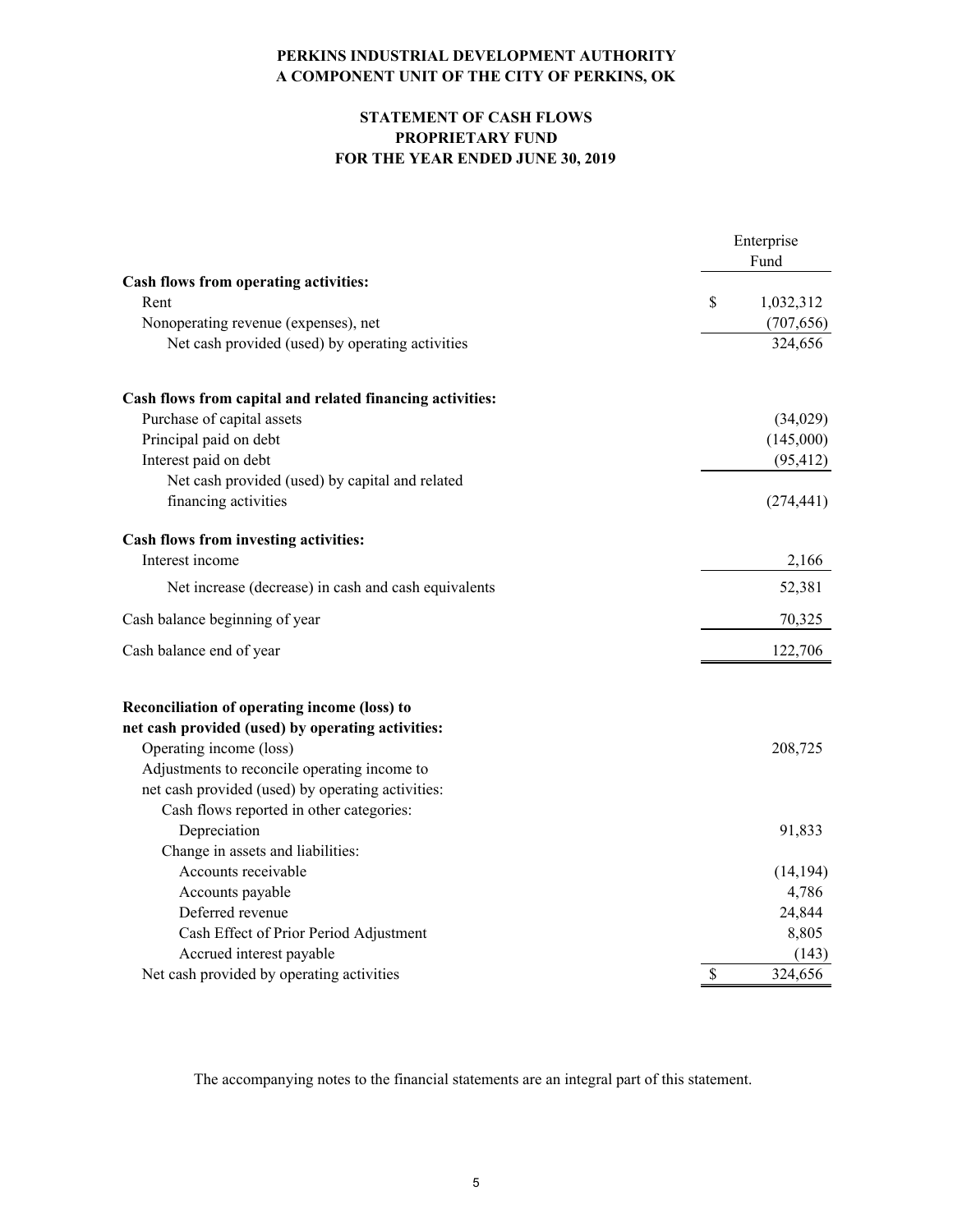#### **PERKINS INDUSTRIAL DEVELOPMENT AUTHORITY A COMPONENT UNIT OF THE CITY OF PERKINS, OK NOTES TO THE FINANCIAL STATEMENTS For the year ended June 30, 2019**

#### **NOTE 1: SUMMARY OF SIGNIFICANT ACCOUNTING POLICIES**

The Perkins Industrial Development Authority (the Authority) complies with accounting principles generally accepted in the United States of America (GAAP) as applicable to governmental units. The Governmental Accounting Standards Board (GASB) is responsible for establishing GAAP for state and local governments through its pronouncements (Statements and Interpretations.) The accounting and reporting framework and the more significant accounting policies established in GAAP and used by the Authority are discussed in subsequent subsections of the Notes.

#### **1.A. Financial Reporting Entity**

The Perkins Industrial Development Authority (the "Authority") is a public trust created under an original Trust Indenture dated April 14, 1998, and amended by a First Amendment to Declaration of Trust dated December 7, 2006, and amended again on May 13, 2008, for the use and benefit of the City of Perkins, Oklahoma, under authority of and pursuant to the provisions of Title 60, Oklahoma Statutes 2003, Sections 176 to 180.3, inclusive as amended and supplemented, the Oklahoma Trust Act and other applicable statutes of the State of Oklahoma (collectively, the "Acts").

The Authority is exempt from federal and state income taxes.

The governing body of the Authority consists of seven trustees, five of which are the mayor and current members of the City Council of the City of Perkins. The other two trustees are citizens and residents, of the City of Perkins, and are appointed by Resolution of the Board of Commissioners of the City of Perkins.

The Perkins Industrial Development Authority is considered a component unit of the City of Perkins, Oklahoma. In evaluating how to define the Authority, for financial reporting purposes, management has considered all potential component units. The decision to include a potential component unit in the reporting entity was made by applying the criteria established by the Governmental Accounting Standards Board (GASB). The basic (but not the only) criterion for including a potential component unit within the reporting entity is the governing body's ability to exercise oversight responsibility. The most significant manifestation of this ability is financial interdependency. Other manifestations of the ability to exercise oversight responsibility included, but are not limited to, the selection of governing authority, the designation of management, the ability to significantly influence operations, and accountability for fiscal matters. A second criterion used in evaluating potential component units is the scope of public service. Application of this criterion involves considering whether the activity benefits the Authority and/or its citizens, or whether the activity is conducted within the geographic boundaries of the Authority and is generally available to its patrons. A third criterion used to evaluate potential component units for inclusion or exclusion from the reporting entity is the existence of special financial relationships, regardless of whether the Authority is able to exercise oversight responsibilities.

Based upon the application of these criteria, there are no potential component units included in the Authority's reporting entity, however, the Perkins Industrial Development Authority is considered to be a component unit of the City of Perkins.

#### The Project

The Authority is empowered to assist the City of Perkins in making the most efficient use of all of their economic resources and powers in accordance with the needs and benefits of the State of Oklahoma and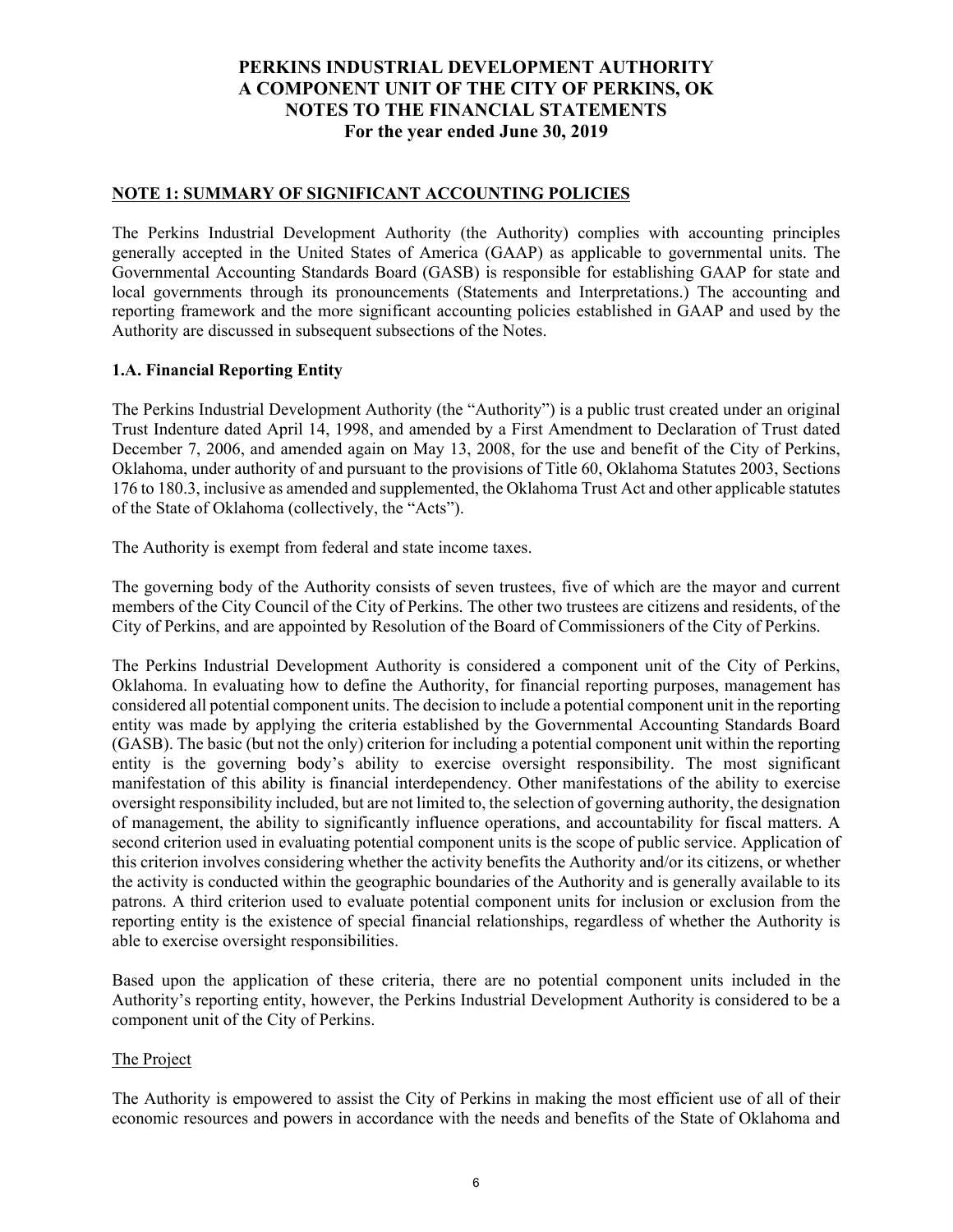the City of Perkins, in order to lessen the burdens on government and to stimulate economic growth and development, including financing any and all programs, utilities, facilities, or resources promoting or intending to promote any of the foregoing objectives.

Accordingly, on May 1, 2008, the Authority and Bank of Oklahoma, National Association, Oklahoma City, Oklahoma (the "Trustee") approved a note trust indenture providing for issuance of a Sales Tax Revenue Note – Series 2008A in the principal amount of \$ 2,940,000.00, and a Sales Tax Revenue Note – Taxable Series 2008B in the principal amount of \$ 325,000. The notes were issued to finance the development and construction of an assisted living center serving the citizens of the City of Perkins, Oklahoma, along with related costs, and paying certain costs associated with the issuance of the notes.

The notes do not constitute obligations of the State of Oklahoma or any political subdivision thereof, the City of Perkins, or personal obligations of the trustees of the Authority, but shall be a limited obligation of the Authority secured to the extent provided in the indenture. The Authority has no taxing power.

#### **1.B. Basis of Presentation**

#### Proprietary Fund

The reporting entity is organized into funds and is accounted for by providing a separate set of selfbalancing accounts that constitutes its assets, liabilities, fund equity, revenues, and expenses. The Authority presently has no fiduciary funds. An emphasis is placed on major funds within the proprietary category. A fund is considered major if it is the primary operating fund of the Authority or meets the following criteria:

a. Total assets, liabilities, revenues, or expenses of that fund are at least 10 percent of the corresponding total for all funds of that category or type.

And

b. Total assets, liabilities, revenues, or expenses of the fund are at least 5 percent of the corresponding total for all funds combined.

The funds of the financial reporting entity are described below:

- Operating Fund: general operating account for the operations of the Perkins Industrial Development Authority.
- 2008A Note Proceeds Fund: consists of the proceeds of the note and makes the payments and transfers as set out by the Authority.
- Construction Fund: shall be expended to pay the project costs of the project or to reimburse the Authority or the City for amounts spent for such project costs.
- 2008A Principal Fund: receives the required transfers from the Authority or the Revenue Fund; to receive income from investment of the Principal Account; to receive transfers from other accounts or funds and to utilize those funds to reduce or eliminate the required deposits therein and to pay the principal on the notes.
- 2008A Interest Fund: receives the required transfers from the Authority or the Revenue Fund; to receive income from investment of the Interest Account; to receive transfers from other accounts or funds and to utilize those funds to reduce or eliminate the required deposits therein and to pay the interest on the notes.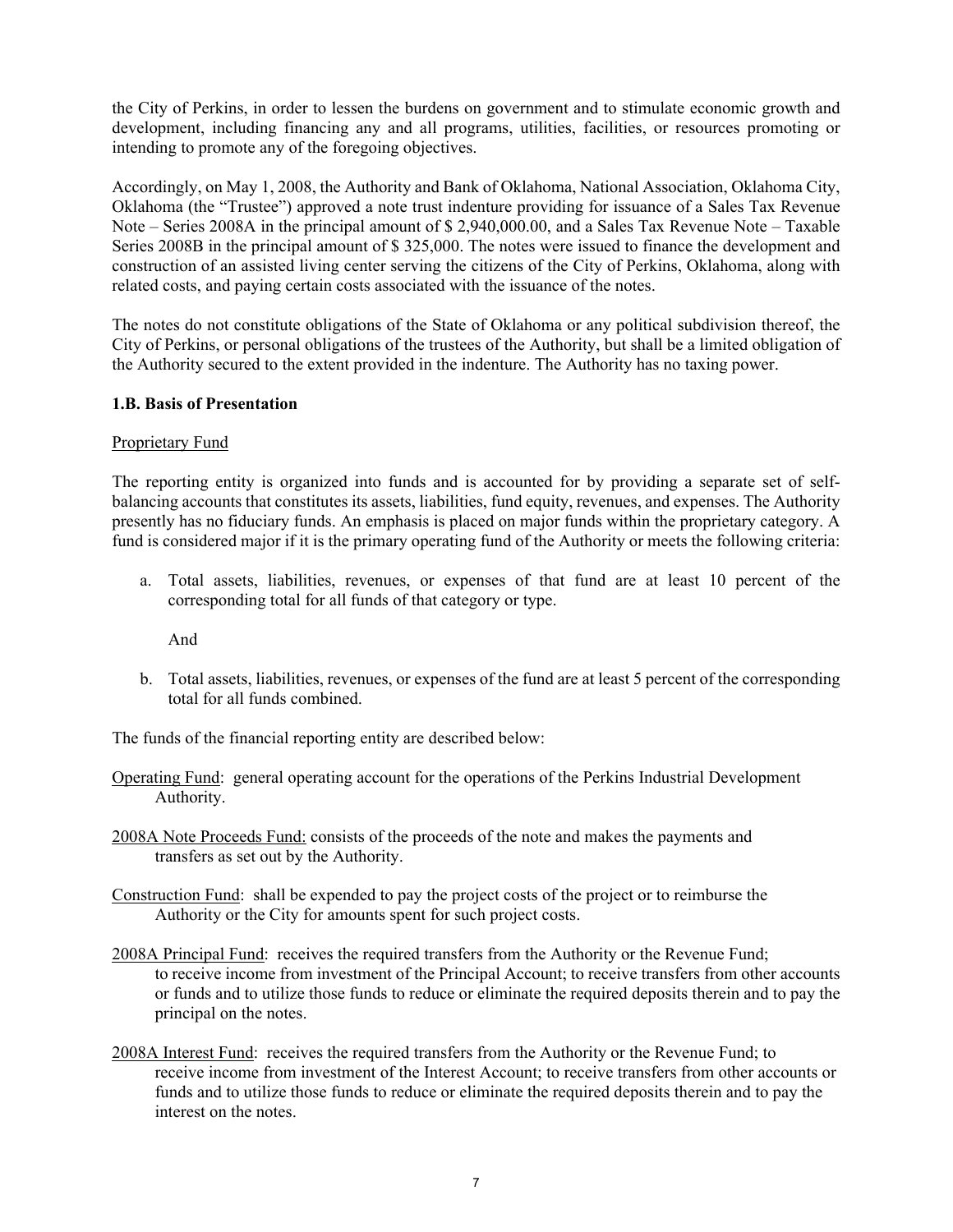#### **1.C. Measurement Focus and Basis of Accounting**

Measurement focus is a term used to describe "how" transactions are recorded within the various financial statements. Basis of accounting refers to "when" transactions are recorded regardless of the measurement focus applied.

#### MEASUREMENT FOCUS

In the proprietary statements, the "economic resources" measurement focus is used.

- a. The proprietary funds utilize an "economic resources" measurement focus. The accounting objectives of this measurement focus are the determination of operating income, changes in net assets (or cost recovery), financial position, and cash flows. All assets and liabilities (whether current or noncurrent, financial, or nonfinancial) associated with their activities are reported. Proprietary fund equity is classified as net assets.
- b. Agency funds are not involved in the measurement of results of operations; therefore, measurement focus is not applicable to them.

#### BASIS OF ACCOUNTING

All funds utilize the accrual basis of accounting. Under the accrual basis of accounting, revenues are recognized when earned and expenses are recorded when the liability is incurred, or economic asset used.

#### **1.D. Budgets and Budgetary Accounting**

The Authority's annual operating budget is prepared under the provisions of the Municipal Budget Act (the "New Budget Act") as part of the City of Perkins' budget. The budget is prepared on the accrual basis of accounting.

#### **1.E. Assets, Liabilities, And Fund Equity**

#### CASH AND CASH EQUIVALENTS

For the purpose of financial reporting, "cash and cash equivalents" include all cash on hand, demand deposits and highly liquid investments with an original maturity of three months or less when purchased.

#### INVESTMENTS

Funds contained in the Construction Fund, and the Note Funds, including the Interest Account and the Principal Account, shall be continuously invested and reinvested by the Trustee in "Authorized Investments" as may be directed by the Authority that shall mature not later than the respective dates, as estimated, when the funds shall be required for the purposes intended, but in no event more than five months for the Interest Account and the Principal Account and twenty four months for the Construction Fund. In accordance with the note indenture, all funds shall be invested in "Authorized Investments." Authorized Investments are defined in the note indenture to include a wide array of investments including, but not limited to direct obligations of the United States of America, obligations of several government sponsored agencies, investments insured by the FDIC, commercial paper, state obligations, and money market funds.

Investment income derived from the various funds and accounts shall remain in such funds and accounts except as otherwise provided by the note indenture.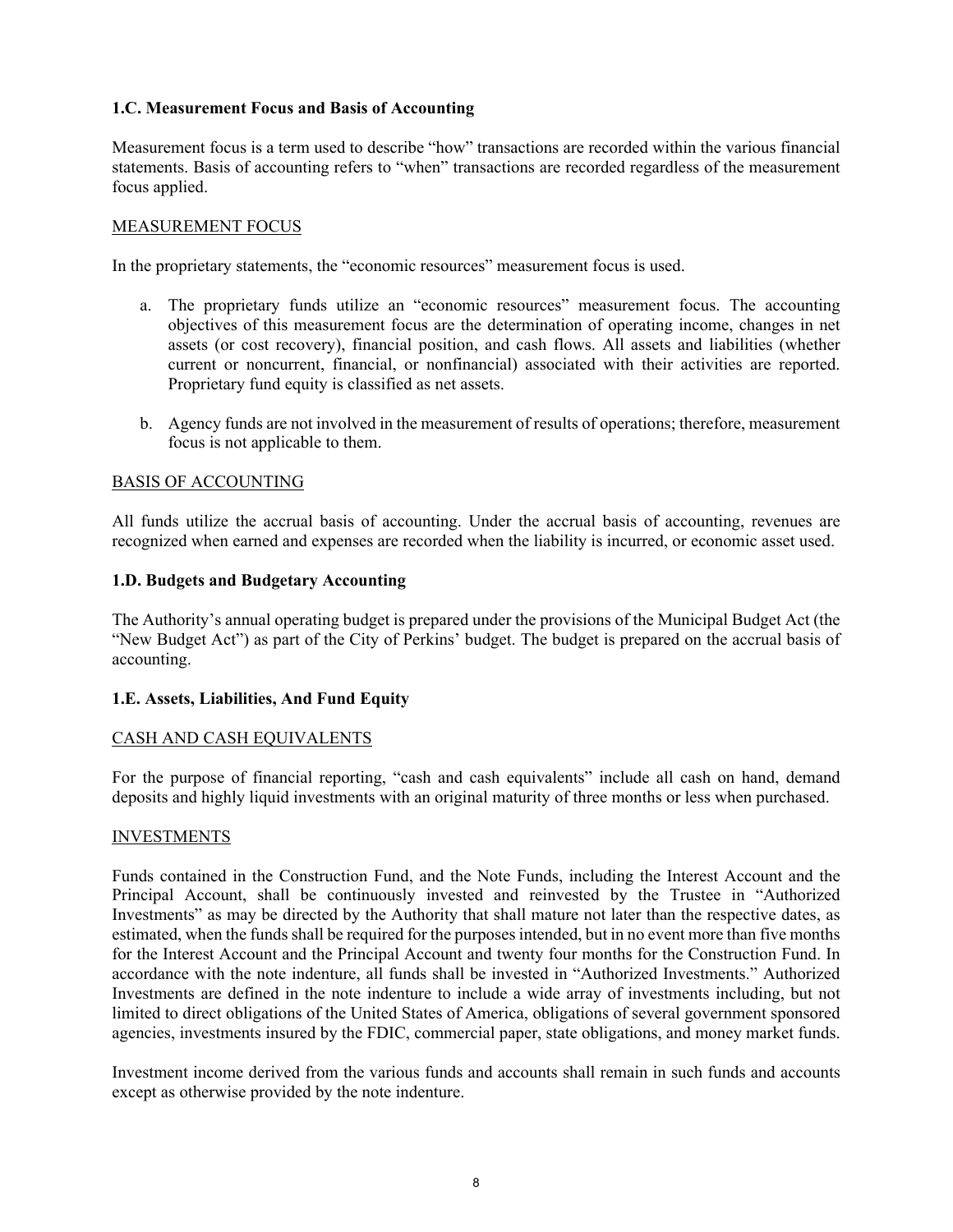#### **INVENTORIES**

Proprietary fund inventory items typically consist of materials and supplies used to conduct day to day operations. Materials and supplies inventories for the Authority are valued at lower of cost of market using the first-in, first-out method (FIFO). At June 30, 2019, the Authority had no material inventory assets, therefore, there is no inventory asset recorded on the statement of net position.

#### CAPITAL ASSETS

The accounting treatment of property, plant, and equipment (capital assets) is performed as described below:

Depreciation of all exhaustible capital assets is recorded as an allocated expense in the Statement of Revenues, Expenses and Changes in Net Position, with accumulated depreciation reflected in the Statement of Net Position. Depreciation is provided over the assets' estimated useful lives using the straight-line method of depreciation. A capitalization threshold of \$ 2,000 is used to report capital assets. The range of estimated useful lives by type of asset is as follows:

| Buildings and improvements | 40 years     |
|----------------------------|--------------|
| Furniture, and equipment   | $5-20$ years |

#### ACCRUED INTEREST PAYABLE

Interest accrued on the note indenture discussed in Note 3.

#### EQUITY CLASSIFICATION

#### Net Position

Net position represents the difference between assets and liabilities. Net assets invested in capital assets, net of related debt consists of capital assets, net of accumulated depreciation, reduced by the outstanding balances of any borrowings used for the acquisition, construction or improvement of those assets. Net assets are reported as restricted when there are limitations imposed on their use either through the enabling legislation adopted by the Authority or through external restrictions imposed by creditors, grantors or laws or regulations of other governments. There are three components to net position.

The Authority applies restricted resources when an expense is incurred for purposes for which both restricted and unrestricted net assets are available.

#### Fund Balance

Fund Balance is divided into five classifications based primarily on the extent to which the Authority is bound to observe constraints imposed upon the use of the resources in the proprietary funds.

The classifications are as follows:

Net Investment in Capital Assets - All capital assets, net of accumulated depreciation and reduced by outstanding debt related to the construction, acquisition, or improvement of these assets.

Restricted – Net position is reported as restricted when constraints placed on the use of resources are either externally imposed by creditors (such as through debt covenants), grantors, contributors, or laws or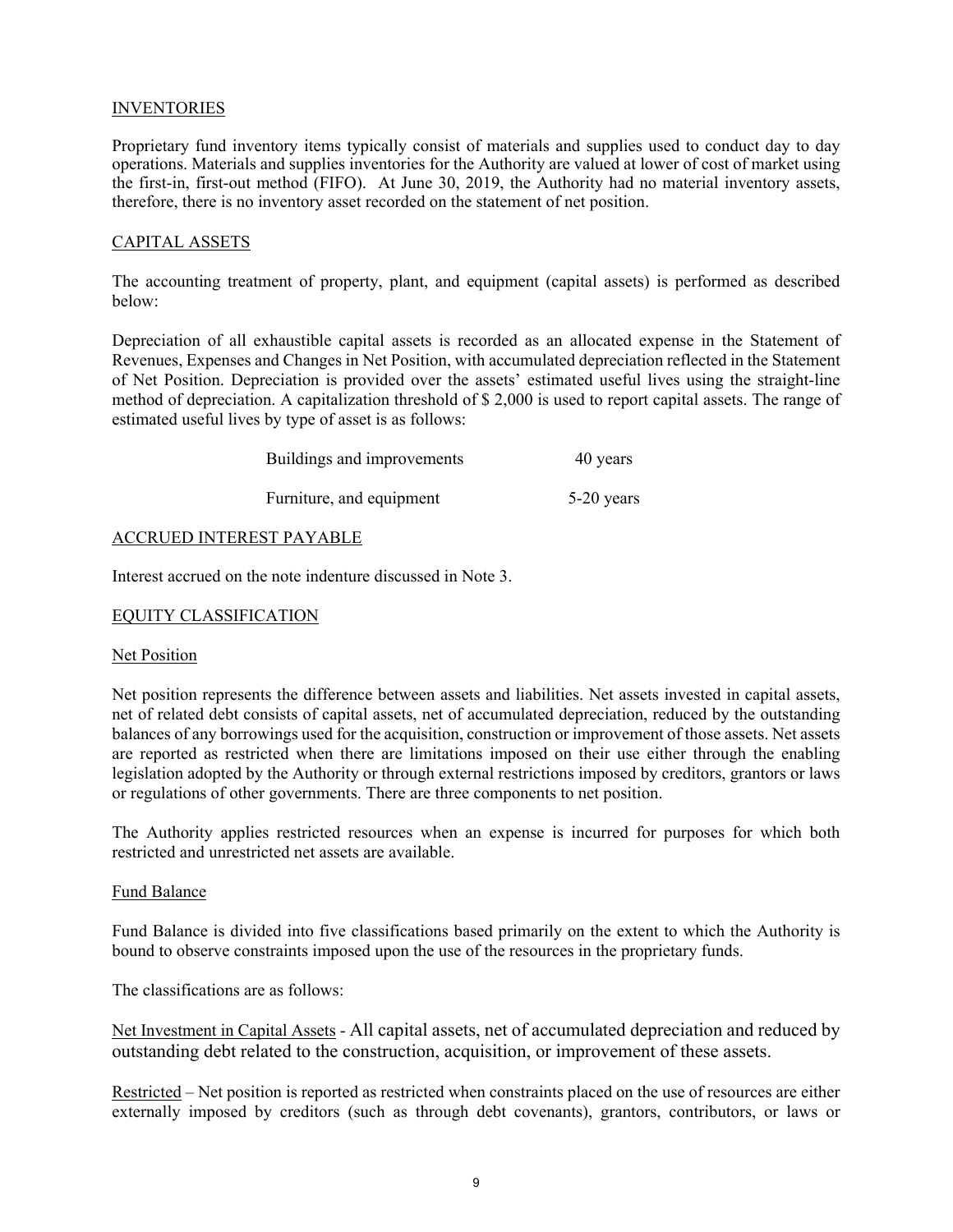regulations of other governments or is imposed by law through constitutional provisions or enabling legislation (ordinances).

Unrestricted – Unrestricted net position is the residual classification for the fund and includes all spendable amounts not contained in the other classifications.

The Authority applies restricted resources first when expenditures are incurred for purposes for which either restricted or unrestricted amounts are available.

#### **1.F. Use of Estimates**

The preparation of financial statements in conformity with generally accepted accounting principles requires management to make estimates and assumptions that affect the reported amounts of assets and liabilities and disclosure of contingent assets and liabilities at the date of the financial statements and the reported amounts of revenues and expenses during the reporting period. Accordingly, actual results could differ from those estimates.

#### **Note 2. Cash and Investments**

All the deposits of the Authority are either insured by the Federal Deposit Insurance Corporation (FDIC) or collateralized with securities held by the Authority or by its agent in its name.

#### **Note 3. General Long-Term Debt**

On May 15, 2008, the Authority and Bank of Oklahoma, National Association, Oklahoma City, Oklahoma, (the "Trustee") approved a note indenture providing for the issuance of its Sales Tax Revenue Note – Series 2008A, in the principal amount of \$ 2,940,000, and its Sales Tax Revenue Note – Taxable Series 2008B, in the amount of \$325,000. The notes were issued for the purpose of financing the development and construction of an assisted living center serving the citizens of the City of Perkins, Oklahoma, along with related costs, and paying certain costs associated with the issuance of the notes.

The notes were purchased by Bank of America, N.A. There were no underwriting or discounts, or commissions involved in connection with the issuance of this indebtedness. However, the purchaser did receive an acceptance fee of one half of one percent of the combined principal amount of the notes relating to the purchase of the notes.

The notes will be repaid from a portion of the revenue generated by an aggregate total of two percent sales tax levied pursuant to Ordinance No. 104 of the City of Perkins, Oklahoma, as amended by Ordinance No. 130 of the City of Perkins, Oklahoma. As consideration for the execution of the note indenture and the issuance of the notes by the Authority and in order to secure all the payments required by the notes, the Authority has pledged the sales tax revenue to the Trustee as set out in the note indenture, and has created a security interest in that sales tax revenue in favor of the Trustee for the benefit of the holders of the notes. The Authority and the City of Perkins, Oklahoma, have entered into a Sales Tax Agreement, dated May 1, 2008, wherein the City of Perkins agrees, on a year-to-year basis subject to annual appropriation, to pay under certain circumstances to the Authority each month as received, a portion of the monies derived from the levy and collection of the excise tax levied pursuant to the sales tax ordinances discussed above.

The notes do not constitute obligations of the State of Oklahoma, or any political subdivision thereof, or personal obligations of the trustees of the Authority, but shall be a limited obligation of the Authority secured to the extent provided in the note indenture.

Principal of the notes is payable on June 1 in the years as outlined below. Interest is payable semi-annually on June 1 and December 1 of each year, beginning December 1, 2008. The Sales Tax Revenue Note –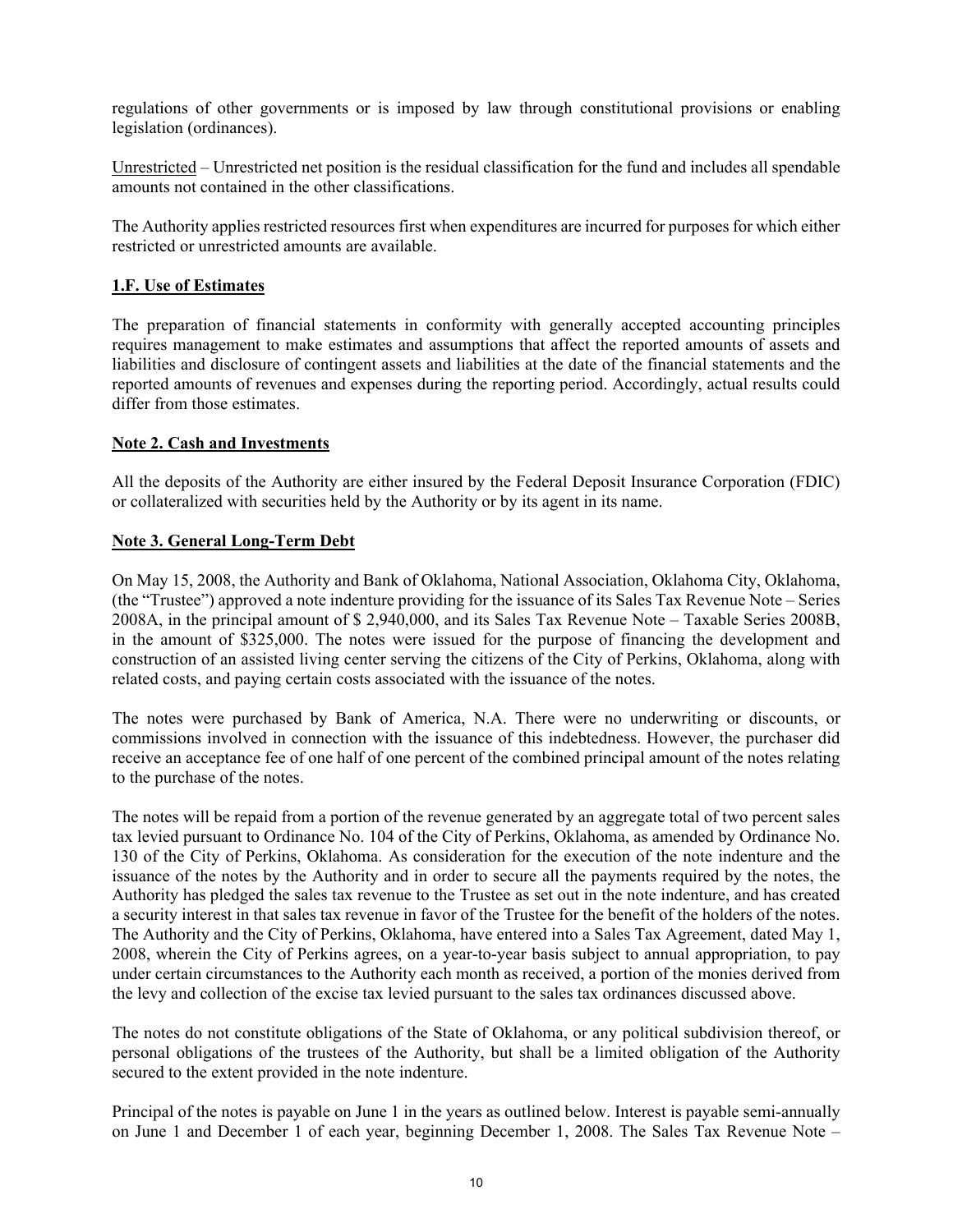Series 2008A carries an interest rate of 4.25 %, while the Sales Tax Revenue Note – Taxable Series 2008B carried an interest rate of 5.5 %. The Sales Tax Revenue Note – Taxable Series 2008B was paid in full during a previous year.

#### CHANGES IN LONG-TERM DEBT

The following is a summary of changes in long-term debt for the year ended June 30, 2019.

| Type of Debt                                                        | Balance<br>6/30/2018 | <b>Additions</b> |   | Reductions |   | Balance<br>6/30/2019 |   | Amount<br>Due Within<br>One Year |
|---------------------------------------------------------------------|----------------------|------------------|---|------------|---|----------------------|---|----------------------------------|
| Business Type Activities:<br>Sales Tax Revenue Note<br>Series 2008A | 2,245,000            |                  | S | (145,000)  | S | 2,100,000            |   | 155,000                          |
| Total Business Type Activities:                                     | 2,245,000            |                  |   | (145,000)  | S | 2,100,000            | S | 155,000                          |

#### DEBT SERVICE REQUIREMENTS TO MATURITY

The annual debt service requirements for retirements of bond principal and payment of interest are as follows:

|               |                 |         | Sales Tax Revenue   |                 |
|---------------|-----------------|---------|---------------------|-----------------|
| Year Ended    |                 |         | Note - Series 2008A |                 |
| June 30, 2019 | Principal       |         | Interest            | Total           |
| 2020          | \$<br>155,000   | \$      | 89,250              | \$<br>244,250   |
| 2021          | 160,000         |         | 82,663              | 242,663         |
| 2022          | 165,000         |         | 75,862              | 240,862         |
| 2023          | 175,000         |         | 68,850              | 243,850         |
| 2024          | 180,000         |         | 61,839              | 241,839         |
| 2025-2029     | 1,030,000       |         | 175,746             | 1,205,746       |
| 2030-2033     | 235,000         | 253,903 |                     |                 |
| Totals        | \$<br>2,100,000 | S       | 573,113             | \$<br>2,673,113 |

#### OPERATING LEASE

On October 13, 2017, the City entered into a lease agreement, for a car, with a local bank, on behalf of the Authority. The total price of the car was \$ 9,660. The City entered into an annual lease, with two successive options to renew for additional 12-month terms not to exceed one fiscal year each, which included a section that terminated the lease if funding was not appropriated by the City for the lease's succeeding years. The lease called for three annual payments of \$ 3,468 starting May 15, 2018, which include interest at 4.75%.

The annual remaining operating lease payment requirements are listed in the table below:

| For year ended:        |  |         |
|------------------------|--|---------|
| June 30, 2020          |  | \$3,468 |
| (Less Interest)        |  | (165)   |
| Lease Obligations, Net |  | 3.303   |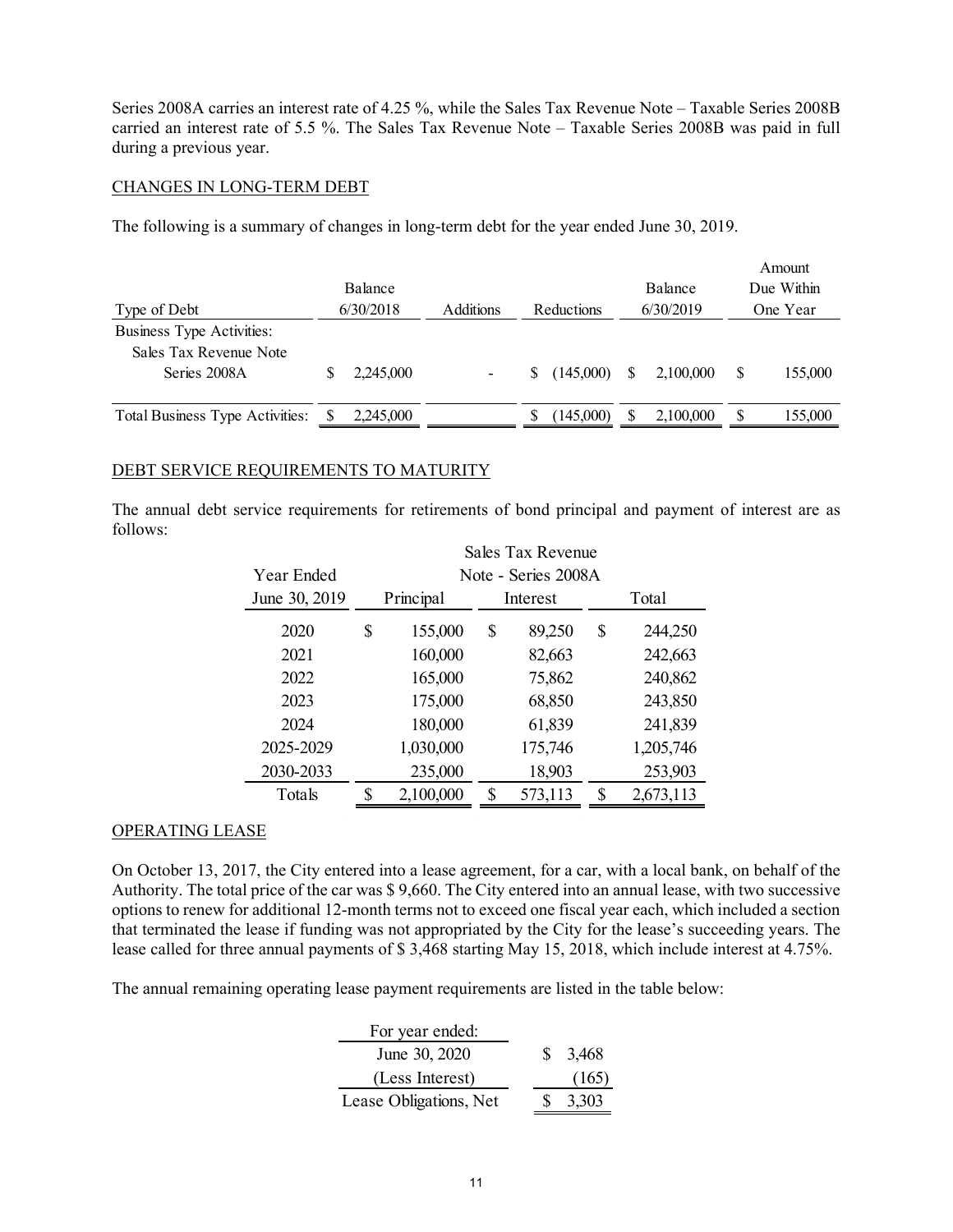#### **Note 4: Capital Assets**

Capital asset activity for the fiscal year ended June 30, 2019, was as follows:

|                                                    | Balance      |                  |           |                  |                          |   | Balance       |
|----------------------------------------------------|--------------|------------------|-----------|------------------|--------------------------|---|---------------|
|                                                    | July 1, 2018 | <b>Additions</b> |           | <b>Deletions</b> |                          |   | June 30, 2019 |
| <i>Business-type activities:</i>                   |              |                  |           |                  |                          |   |               |
| Capital assets not being depreciated:              |              |                  |           |                  |                          |   |               |
| Land                                               | \$<br>55,598 | S                |           | <b>S</b>         | $\overline{\phantom{a}}$ | S | 55,598        |
| Other capital assets:                              |              |                  |           |                  |                          |   |               |
| Furniture & Equipment                              | 399,711      |                  | 34,029    |                  |                          |   | 433,740       |
| Buildings & Infrastructure                         | 2,010,940    |                  |           |                  |                          |   | 2,010,940     |
| Total other capital assets at historical cost      | 2,410,650    |                  | 34,029    |                  |                          |   | 2,500,277     |
| Less accumulated depreciation:                     | 764,457      |                  | 91,833    |                  |                          |   | 856,290       |
| Total Business-type activities capital assets, net | 1,646,193    |                  | (57, 804) | S                |                          |   | 1,643,988     |

Depreciation expense was charged to functions as follows in the Statement of Activities:

| Business Type Activities: |  |        |
|---------------------------|--|--------|
| Assisted Living           |  | 91,833 |

#### **Note 5: Prior Period Adjustment**

Beginning net position was restated as of July 01, 2019 to correct a calculation error in accounts receivable. The restatement increased unearned revenues by approximately \$25,000 and increased net position by approximately \$13,000.

#### **Note 6: Subsequent Events**

In November 2019, the Authority sold the Red Bud Assisted Living Center. The proceeds from the sale of the property were used to pay the 2008A Series Sales Tax Revenue Note in full. The sale was finalized on November 6, 2019.

Subsequent events have been evaluated through November 26, 2019, which is the date the financial statements were available to be issued.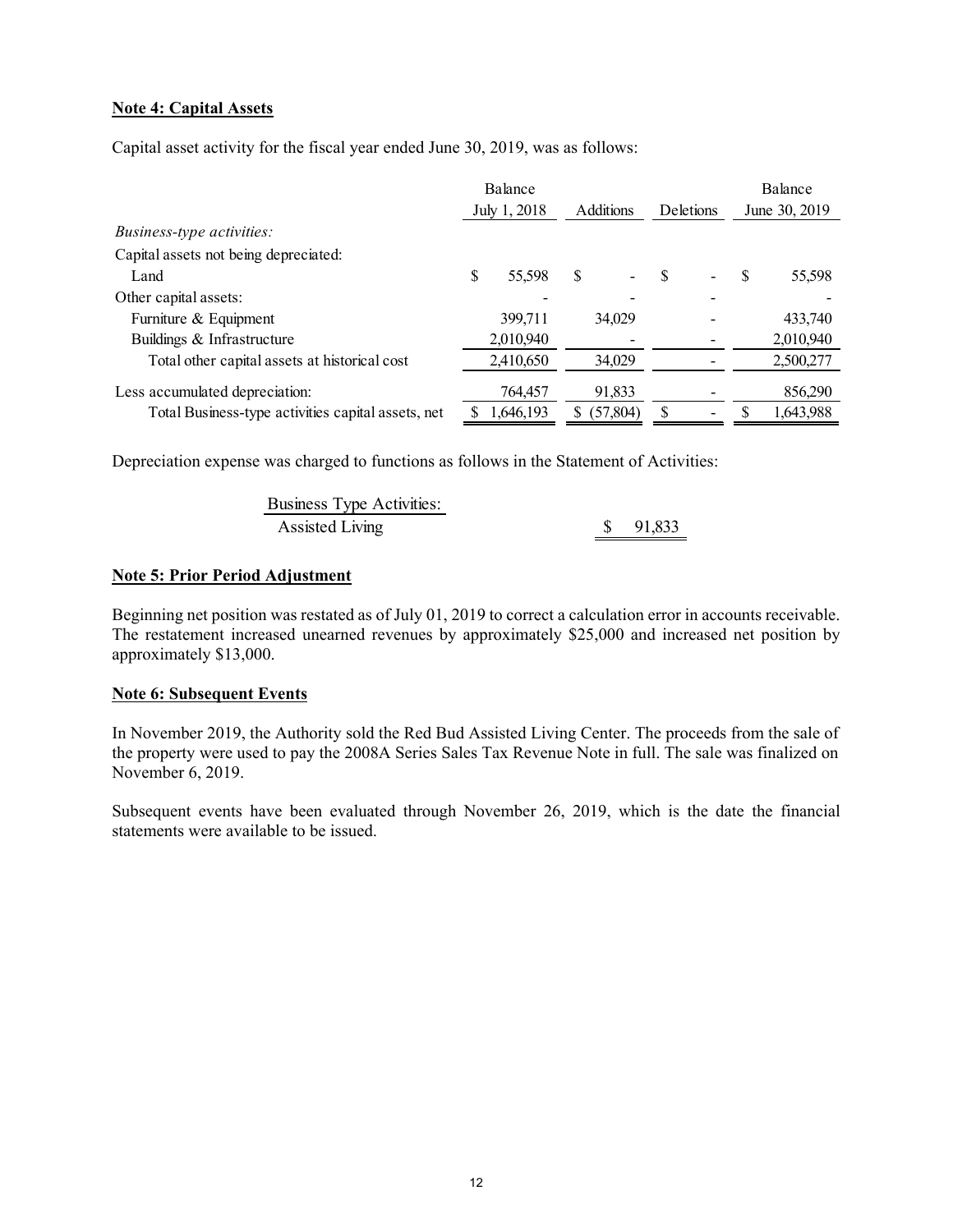PERKINS INDUSTRIAL DEVELOPMENT AUTHORITY<br>A COMPONENT UNIT OF THE CITY OF PERKINS, OK **PERKINS INDUSTRIAL DEVELOPMENT AUTHORITY A COMPONENT UNIT OF THE CITY OF PERKINS, OK**

# COMBINING SCHEDULE OF NET POSITION<br>PROPRIETARY FUND<br>JUNE 30, 2019 **COMBINING SCHEDULE OF NET POSITION PROPRIETARY FUND JUNE 30, 2019**

|                                                                | Operating<br>Fund | Proceeds Fund<br>2008A Note | <b>Enterprise Fund</b><br>Construction<br>Fund | Principle Fund<br>2008A & B | Interest Fund<br>$2008A$ & B | Total                    |     |
|----------------------------------------------------------------|-------------------|-----------------------------|------------------------------------------------|-----------------------------|------------------------------|--------------------------|-----|
| <b>ASSETS</b>                                                  |                   |                             |                                                |                             |                              |                          |     |
| Current assets:<br>Cash                                        | 100,838<br>S      | S                           | S                                              | S                           | S                            | 100,838<br>S             |     |
| Restricted cash & investments<br>Accounts receivable           |                   |                             |                                                | 14,190                      | $7,678$                      | 21,868<br>24,152         |     |
| Total current assets                                           | 24,152<br>124,990 |                             |                                                | 14,190                      | 7,678                        | 146,858                  |     |
| Noncurrent assets:                                             |                   |                             |                                                |                             |                              |                          |     |
| Capital assets:                                                |                   |                             |                                                |                             |                              |                          |     |
| Furniture & equipment                                          | 75,063            |                             | 362,805                                        |                             |                              | 437,868                  |     |
| Building<br>Land                                               |                   |                             | 55,598<br>2,006,811                            |                             |                              | 55,598<br>2,006,811      |     |
| Less: Accumulated depreciation                                 | (10, 201)         |                             | (846,088)                                      |                             |                              | (856, 289)               |     |
| Total capital assets                                           | 64,862            |                             | 1,579,126                                      |                             |                              | 1,643,988                |     |
| Other assets:                                                  |                   |                             |                                                |                             |                              |                          |     |
| Prepaid insurance                                              | 3,882             |                             |                                                |                             |                              | 3,882                    |     |
| Deposit                                                        | 350               |                             |                                                |                             |                              |                          | 350 |
| Total other assets                                             | 4,232             |                             |                                                |                             |                              | 4,232                    |     |
| Total assets                                                   | 194,084           |                             | 1,579,126                                      | 14,190                      | 7,678                        | 1,795,078                |     |
|                                                                |                   |                             |                                                |                             |                              |                          |     |
| Current liabilities:<br><b>LIABILITIES</b>                     |                   |                             |                                                |                             |                              |                          |     |
| Accounts payable                                               | 3,206             |                             |                                                |                             |                              |                          |     |
| Accrued interest payable                                       |                   | 7,438                       |                                                |                             |                              | $3,206$<br>7,438         |     |
| Accrued Payroll                                                | 13,263            |                             |                                                |                             |                              | 13,263                   |     |
| Uneamed Revenue                                                | 24,845            |                             |                                                |                             |                              | 24,845                   |     |
| Due to City                                                    | 11,579            |                             |                                                |                             |                              | 11,579<br>155,000        |     |
| Current portion of long-term debt<br>Total current liabilities | 52,893            | 155,000<br>162,438          |                                                |                             |                              | 215,331                  |     |
| Noncurrent liabilities:                                        |                   |                             |                                                |                             |                              |                          |     |
| Notes payable (Note 4)                                         |                   | 2,100,000                   |                                                |                             |                              | (155,000)<br>2,100,000   |     |
| Total noncurrent liabilities<br>Less: current portion          |                   | (155,000)<br>1,945,000      |                                                |                             |                              | 1,945,000                |     |
| Total liabilities                                              | 52,893            | 2,107,438                   |                                                |                             |                              | 2,160,331                |     |
| Invested in capital assets<br>NET POSITION                     | 64,862            | (2,100,000)                 | 1,579,126                                      |                             | í.                           |                          |     |
| Restricted for debt service                                    |                   |                             |                                                | 12,454                      | 8,061                        | $(456, 012)$<br>$20,515$ |     |
| Unrestricted                                                   | 76,329            | (7, 438)                    |                                                | 1,736                       | (383)                        | 70,244                   |     |
| Total net position                                             | 141,191<br>S      | (2,107,438)<br>$\bullet$    | 1,579,126<br>S                                 | 14,190<br>S                 | 7,678<br>S                   | (365, 253)<br>S          |     |

See accompanying notes to the financial statements and Independent Auditors Report See accompanying notes to the financial statements and Independent Auditors Report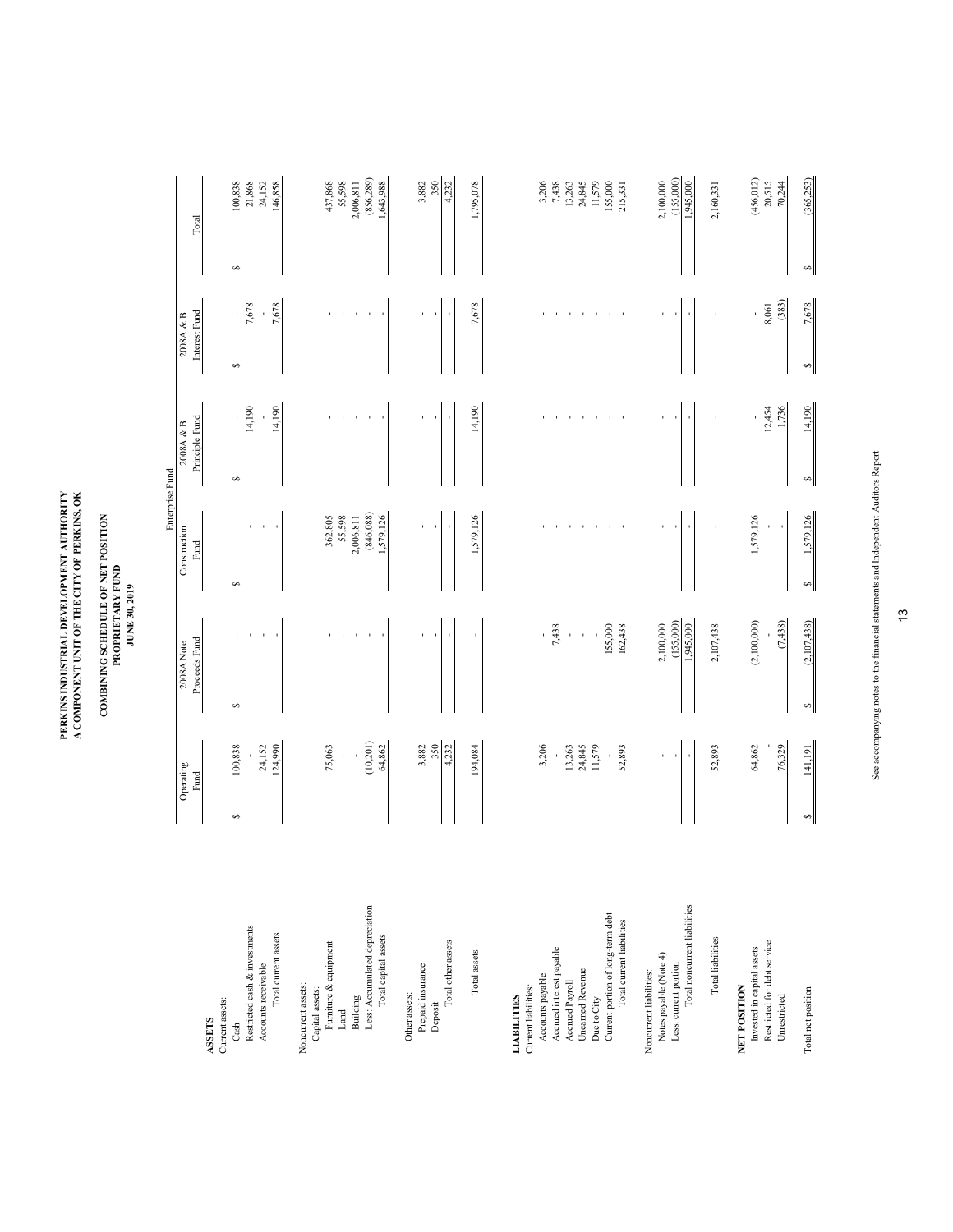PERKINS INDUSTRIAL DEVELOPMENT AUTHORITY<br>A COMPONENT UNIT OF THE CITY OF PERKINS, OK **PERKINS INDUSTRIAL DEVELOPMENT AUTHORITY A COMPONENT UNIT OF THE CITY OF PERKINS, OK**

# COMBINING SCHEDULE OF REVENUE, EXPENSES, AND CHANGES IN NET POSITION<br>PROPRIETARY FUND<br>FOR THE YEAR ENDED JUNE 30, 2019 **COMBINING SCHEDULE OF REVENUE, EXPENSES, AND CHANGES IN NET POSITION FOR THE YEAR ENDED JUNE 30, 2019 PROPRIETARY FUND**

|                                                          |                   |                             | Enterprise Fund      |                         |                        |                        |
|----------------------------------------------------------|-------------------|-----------------------------|----------------------|-------------------------|------------------------|------------------------|
|                                                          | Operating<br>Fund | Proceeds Fund<br>2008A Note | Construction<br>Fund | Principle Fund<br>2008A | Interest Fund<br>2008A | Total                  |
| Operating revenues:                                      | 1,011,372<br>5    | S                           | S                    | S                       | S                      | 1,011,372<br>S         |
| Miscellaneous<br>Rent                                    | 1,484             |                             |                      |                         | ٠                      | 1,484.00               |
| Total operating revenues                                 | 1,012,856         |                             |                      |                         |                        | 1,012,856              |
| Operating expenses:<br>Activities                        | 28,646            |                             |                      |                         |                        | 28,646                 |
| Administrative                                           | 145,504           |                             |                      |                         |                        | 145,504                |
| AL (Care)                                                | 318,717           |                             |                      |                         |                        | 318,717                |
| Food Services                                            | 110,265           |                             |                      |                         |                        | 110,265                |
| Maintenance                                              | 30,018            |                             |                      |                         |                        | 30,018                 |
| Marketing                                                | 4,737             |                             |                      |                         |                        | 4,737                  |
| Payroll expenses                                         | 35,082            |                             |                      |                         |                        | 35,082                 |
| Utilities                                                | 39,329            |                             |                      |                         |                        | 39,329                 |
| Depreciation                                             | 91,833            |                             |                      |                         |                        | 91,833                 |
| City expenses                                            | f,                |                             |                      |                         |                        |                        |
| Total operating expenses                                 | 804,131           |                             |                      |                         |                        | 804,131                |
| Net operating income                                     | 208,725           |                             |                      | ı                       | ı                      | 208,725                |
| Nonoperating revenue (expense)<br>Interest income        | 357               |                             |                      | 1,390                   | 420                    | 2,167                  |
| Total nonoperating revenue (expense)<br>Interest expense | 357<br>ı          | (95, 412)<br>(95, 412)      |                      | 1,390                   | 420                    | (95, 412)<br>(93,245)  |
| Net income before operating transfers                    | 209,082           | (95, 412)                   |                      | 1,390                   | 420                    | 115,480                |
| Operating transfers                                      | (151, 526)        | 240,412                     | (88, 430)            | 347                     | (803)                  |                        |
| Change in net position                                   | 57,556            | 145,000                     | (88, 430)            | 1,737                   | (383)                  | 115,480                |
| Net position beginning of year, as restated              | 83,635            | (2,252,438)                 | 1,667,556            | 12,453                  | 8,061                  | (480, 733)             |
| Net position end of year                                 | 141,191           | (2,107,438)<br>↔            | 1,579,126<br>↮       | 14,190<br>∽             | 7,678<br>↮             | (365, 253)<br>$\Theta$ |

The accompanying notes to the financial statements are an integral part of this statement. The accompanying notes to the financial statements are an integral part of this statement.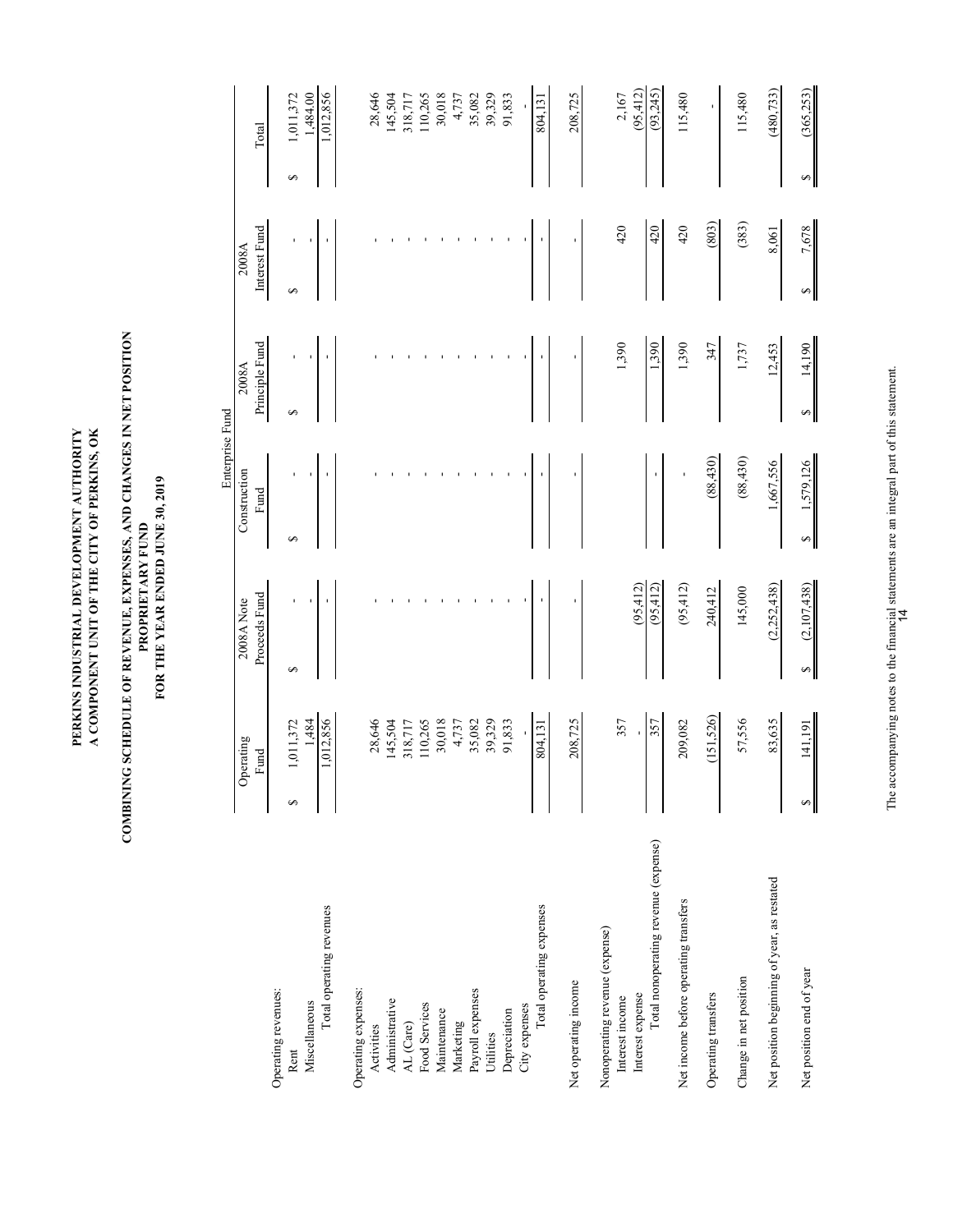# **MICHAEL W. GREEN** Certified Public Accountant

827 W. Locust Street STILWELL, OK. 74960 (918) 696-6298

#### REPORT ON INTERNAL CONTROL OVER FINANCIAL REPORTING AND ON COMPLIANCE AND OTHER MATTERS BASED ON AN AUDIT OF FINANCIAL STATEMENTS PERFORMED IN ACCORDANCE WITH *GOVERNMENT AUDITING STANDARDS*

Board of Trustees, Perkins Industrial Development Authority Perkins, OK

I have audited, in accordance with the auditing standards generally accepted in the United States of America and the standards applicable to financial audits contained in *Government Auditing Standards* issued by the Comptroller General of the United States, the financial statements of the Perkins Industrial Development Authority, (the Authority), a component unit of the City of Perkins, Oklahoma, as of and for the year ended June 30, 2019, and the related notes to the financial statements, which collectively comprise the Authority's basic financial statements and have issued my report thereon dated November 26, 2019. My report included an explanatory paragraph that stated management had not presented the management's discussion and analysis or the budgetary comparison information to supplement the financial statements.

#### **Internal Control Over Financial Reporting**

In planning and performing my audit of the financial statements, we considered the Authority's internal control over financial reporting (internal control) to determine the audit procedures that are appropriate in the circumstances for the purpose of expressing my opinion on the financial statements, but not for the purpose of expressing an opinion on the effectiveness of the Authority's internal control. Accordingly, we do not express an opinion on the effectiveness of the Authority's internal control.

A deficiency in internal control exists when the design or operation of a control does not allow management or employees, in the normal course of performing their assigned functions, to prevent, or detect and correct, misstatements on a timely basis. A material weakness is a deficiency, or a combination of deficiencies, in internal control, such that there is a reasonable possibility that a material misstatement of the entity's financial statements will not be prevented, or detected and corrected, on a timely basis. A significant deficiency is a deficiency, or a combination of deficiencies, in internal control that is less severe than a material weakness, yet important enough to merit attention by those charged with governance.

My consideration of internal control was for the limited purpose described in the first paragraph of this section and was not designed to identify all deficiencies in internal control that might be material weaknesses or significant deficiencies. Given these limitations, during my audit we did not identify any deficiencies in internal control that we consider to be material weaknesses. However, material weaknesses may exist that have not been identified.

#### **Compliance and Other Matters**

As part of obtaining reasonable assurance about whether the Authority's financial statements are free of material misstatement, I performed tests of its compliance with certain provisions of laws, regulations, contracts and grants, noncompliance with which could have a direct and material effect on the determination of financial statement amounts. However, providing an opinion on compliance with those provisions was not an objective of my audit and, accordingly, I do not express such an opinion. The results of my tests disclosed no instances of noncompliance or other matters that are required to be reported under *Government Auditing Standards*.